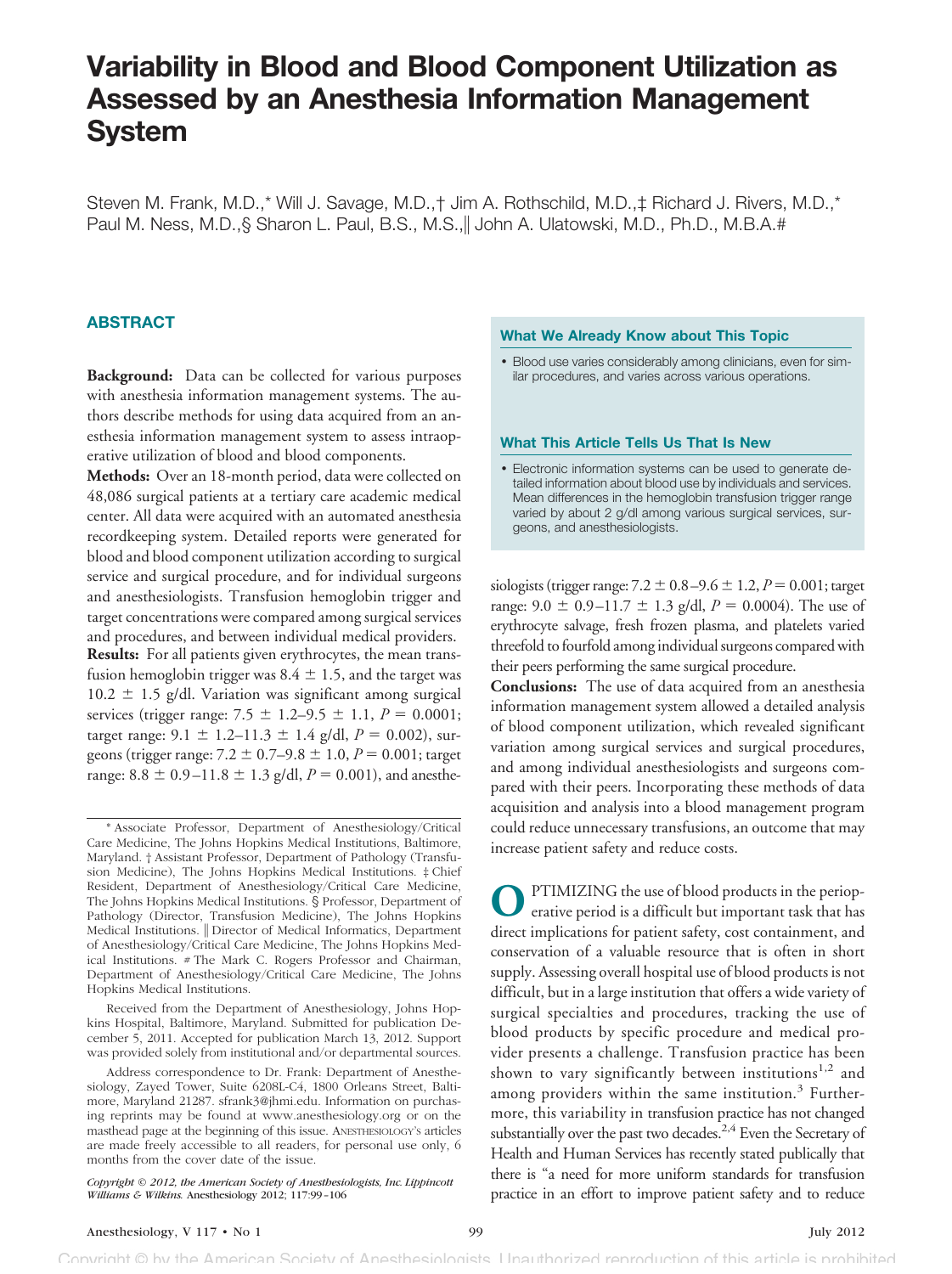morbidity," and that "improvements in rational blood use have lagged."\*\*

Lately, great emphasis has been placed on optimizing the utilization of blood in surgical patients. Recent guidelines, all released within the past 5 yr, describe hemoglobin transfusion triggers of 6–7 g/dl for most patients,<sup>5,6</sup> or a higher trigger of 7-10 g/dl for selected high-risk patients.<sup>7</sup> Although these guidelines attempt to define the lowest acceptable hemoglobin, the decision to transfuse intraoperatively should take into account multiple physiologic parameters, rather than an isolated laboratory measurement, thus making it difficult to standardize transfusion practice.

Since the development of anesthesia information management systems (AIMS) more than 20 yr ago, multiple uses of the data acquired from these systems have been described. Examples include improving the processes of billing for anesthesia services,<sup>8</sup> collecting data for risk management,<sup>9</sup> increasing the accuracy of charted physiologic parameters,<sup>10,11</sup> and even assisting in the tracking of controlled substances to detect drug diversion.<sup>12</sup> Assuming that the relevant information is collected, it seems logical that automated records can be used to systematically evaluate the intraoperative utilization of blood products.

In this study, we describe methods for assessing blood product utilization using AIMS-acquired data to provide an accurate and targeted assessment of intraoperative blood product use. To our knowledge, using AIMS for this purpose has not been described previously. For erythrocyte transfusions, we used the concept of transfusion "triggers" and "targets" to assess the initiation and endpoint of transfusion, respectively, based on measured hemoglobin concentration. We tested the hypothesis that AIMS-acquired data can be used to assess blood product utilization and that wide variation in utilization exists between surgical services and surgical procedures, and among individual surgeons and anesthesiologists within the same institution.

# **Materials and Methods**

## **Setting and Data Collection**

The Johns Hopkins Hospital is a 926-bed tertiary care university-affiliated medical center in Baltimore, Maryland, where approximately 37,000 surgical procedures are performed each year. The total institutional cost of acquisition for blood products is approximately \$25 million, and approximately one-half of all blood product costs are for erythrocyte units.

Intraoperative blood and blood component transfusion data were collected with an automated anesthesia information management system (Metavision®, iMdSoft, Needham, MA). Approximately 90% of all cases were charted electronically, with the remainder charted on paper records in remote locations where blood products are very rarely administered. The data used were collected over an 18-month period from

February 2010, to August 2011. After receiving Institutional Review Board approval (Johns Hopkins Medical Institutions, Baltimore, Maryland) we retrospectively reviewed and analyzed the data as part of an Interdisciplinary Blood Management Program. Data from all pediatric patients (age younger than 18 yr) were analyzed and reported separately from those of adult patients.

Surgical procedures were identified by the procedure name used for posting the case in the Operating Room Medical Information System. If the procedure was changed intraoperatively, the new procedure name was updated in the system. For every surgical procedure, all blood products given and hemoglobin values measured were manually entered into the anesthetic record at the time of administration to the patient. Utilization of erythrocytes and fresh frozen plasma (FFP) was analyzed to determine the percentage of patients who received these components and the number of units administered. Platelets were analyzed as a dichotomous variable, as the percentage of patients receiving them. Cell salvage utilization was analyzed by evaluating the percentage of patients given returned cell-salvaged erythrocytes and the volume of cell salvage product returned to the patient.

## **Hemoglobin Transfusion Triggers and Targets**

For erythrocyte transfusions, we used the concept of transfusion "triggers" and "targets" to assess the initiation and endpoint of transfusion, respectively, based on measured hemoglobin concentrations. The lowest and last intraoperative hemoglobin values were extracted from the database for each patient who was given erythrocytes and had hemoglobin measurements. We evaluated hemoglobin transfusion triggers and targets by using the time stamp from the AIMSacquired data. The lowest hemoglobin value defined the trigger only if it occurred before the beginning of the first erythrocyte transfusion and was determined by comparing the two time stamps. The transfusion target was defined as the last intraoperative hemoglobin value only if it occurred after the last erythrocyte transfusion was completed. A hemoglobin trigger or target was considered to be missing if these criteria were not met.

Individual surgeons and anesthesiologists were assessed to compare the mean transfusion hemoglobin triggers and targets among providers. All anesthesiologists or surgeons who had more than 10 transfused patients with complete hemoglobin data were included in the analysis. The average transfusion targets were displayed graphically in rank order to illustrate the range of values among surgeons and among anesthesiologists. Pediatric cardiac surgery patients (younger than 18 years) were not included in the analysis of hemoglobin triggers and targets because most have a chronically high hemoglobin concentration secondary to cyanotic heart disease.

# **Data Extraction and Statistical Analysis**

Metavision<sup>®</sup> uses the client-server software architecture model. All data variables automatically receive date and time

<sup>\*\*</sup> Boston Globe, June 28, 2011, Associated Press, [http://articles.](http://articles.boston.com/2011-06-28/news/29713729_1_blood-transfusions-blood-banks-blood-loss) [boston.com/2011-06-28/news/29713729\\_1\\_blood-transfusions-blood](http://articles.boston.com/2011-06-28/news/29713729_1_blood-transfusions-blood-banks-blood-loss)[banks-blood-loss.](http://articles.boston.com/2011-06-28/news/29713729_1_blood-transfusions-blood-banks-blood-loss) Accessed January 12, 2012.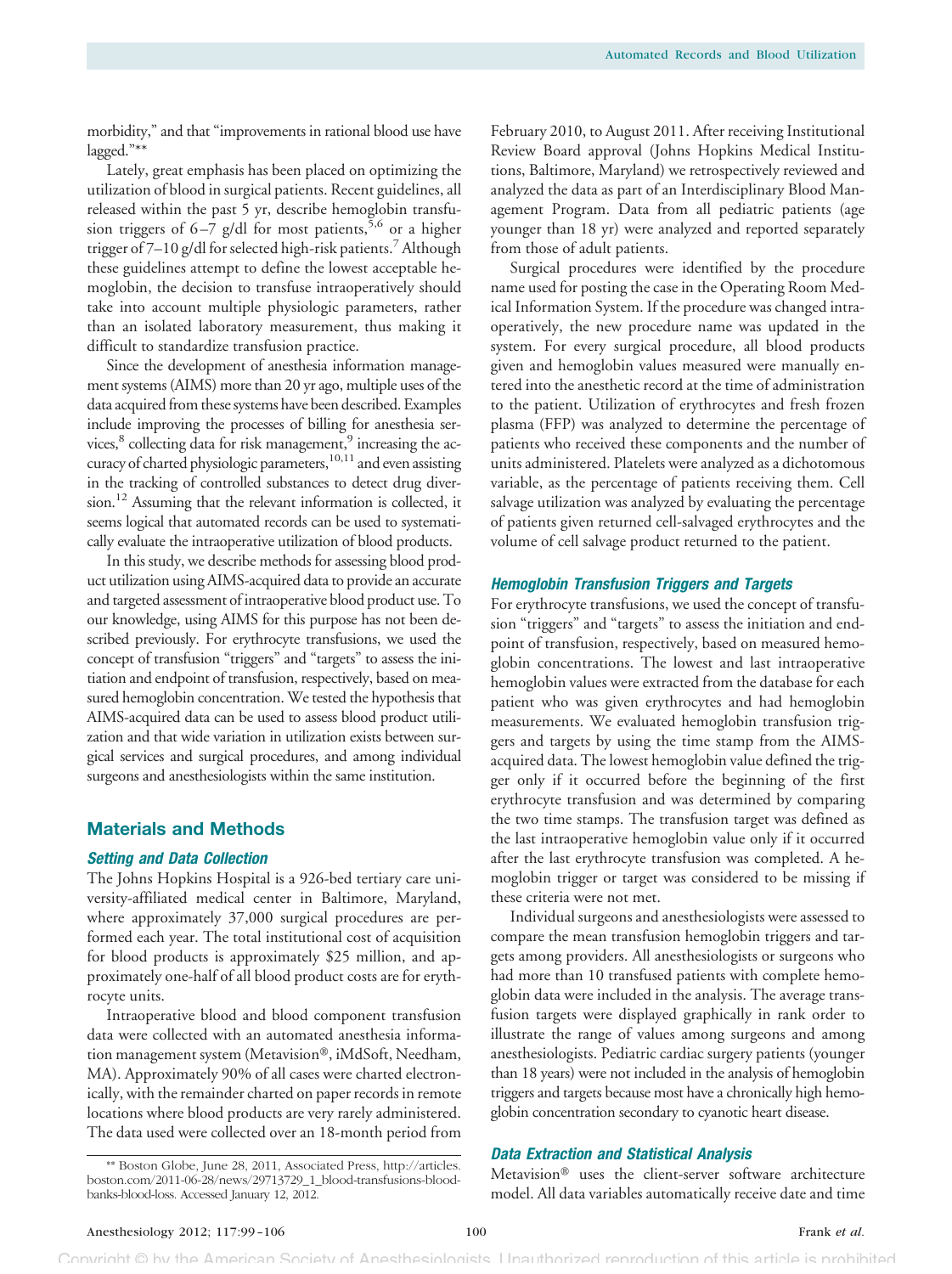|                                                        | % of Patients<br>Transfused |     | % of Patients Transfused by<br>Number of Erythrocyte Units |         |         |           | % of Patients Given Cell<br>Salvage Erythrocytes | % of<br>Patients | % of Patients<br>Given |
|--------------------------------------------------------|-----------------------------|-----|------------------------------------------------------------|---------|---------|-----------|--------------------------------------------------|------------------|------------------------|
| <b>Surgical Service</b>                                | Erythrocytes                | 1 U | $2-3$ U                                                    | $4-5$ U | $6-8$ U | $\geq$ 9U | (Volume in ml)                                   | Given FFP        | <b>Platelets</b>       |
| Adult cardiac ( $n = 1,561$ )                          | 45.3                        | 12  | 18.3                                                       | 7.9     | 3.3     | 3.5       | 68.4 (740 $\pm$ 290)                             | 27.5             | 29.7                   |
| Orthopedic-spine ( $n = 607$ )                         | 33.3                        |     | 14.5                                                       | 6       | 2.8     | 2.8       | $20.8(560 \pm 250)$                              | 18.8             | 3.8                    |
| Transplant ( $n = 693$ )                               | 18.5                        | 5.2 | 7.8                                                        | 2.2     | 1.4     | 1.9       | 0.1(1,000)                                       | 10.4             | 7.2                    |
| Pancreatic-biliary ( $n = 1,365$ )                     | 17.5                        | 5.8 | 7.8                                                        | 2.2     | 1.2     | 0.6       | U                                                | 5.8              | 1.8                    |
| Vascular (n = $1.039$ )                                | 14.9                        | 3.9 | 7.9                                                        | 1.1     | 1.3     | 0.8       | 6 (1900 $\pm$ 550)                               | 5.2              | 3.4                    |
| Neurosurgery ( $n = 3,531$ )                           | 9.2                         | 3.1 | 4.2                                                        | 1.1     | 0.5     | 0.4       | $0.4(420 \pm 310)$                               | 3.0              | 2.9                    |
| Thoracic (n = $1,117$ )                                | 6.2                         | 2.7 | 2.6                                                        | 0.6     | 0.2     | 0.1       | 0.1(350)                                         | 2.0              | 1.6                    |
| Gynecologic ( $n = 1.269$ )                            | 3.7                         | 1.4 | 1.7                                                        | 0.2     | 0.2     | 0.1       | 0                                                | 0.5              | 0.5                    |
| All patients (all surgical services)<br>$(n = 48,086)$ | 6.2                         | 2.0 | 2.6                                                        | 0.76    | 0.38    | 0.34      | $2.9(770 \pm 340)$                               | 2.5              | 1.8                    |

| Table 1. Blood Product Use for Adult Surgical Services with the Greatest Intraoperative Transfusion Requirements |  |  |  |  |
|------------------------------------------------------------------------------------------------------------------|--|--|--|--|
|                                                                                                                  |  |  |  |  |

 $FFP =$  fresh frozen plasma.

stamps. All data are stored in a Microsoft 2005 SQL Server (Microsoft Inc., Redmond, WA) backend platform and are available for reporting in a replicated database. Using Structured Query Language on an InterSystems Caché<sup>®</sup> server (InterSystems Inc., Cambridge, MA), we extracted all data parameters related to blood utilization from a subset of more than 200 Metavision<sup>®</sup> data tables. A series of software programs was developed to package the data variables into a flat.txt format data export file suitable for importing into Excel® (Microsoft Inc., Redmond, WA). Once created, these software programs can be executed easily on an *ad hoc* basis to produce an updated export file.

One hundred patients were randomly selected for validation of the transfusion and hemoglobin data. Data from these patients were compared with the original anesthetic and blood bank records to verify accuracy, which was 100%. To further verify accuracy of the data, we sorted the blood component and hemoglobin values for all patients sequentially to identify outliers. Four patients had errant hemoglobin values above 100 g/dl, which were corrected by reconciliation with the electronic medical record. For these patients, a misplaced decimal point was identified that was most likely a manual entry error. There were no extreme outliers representing errors for the blood component administration. Data for all surgical patients were imported into a data analysis software program (JMP version 9.0, SAS Institute Inc., Cary, NC). Continuous data are given as mean  $\pm$  SD and were analyzed by Student *t* tests or one-way analysis of variance where appropriate. Dichotomous variables were analyzed by the chi-square test. Hemoglobin trigger and target value distributions are reported as the 10th,  $25<sup>th</sup>$ ,  $50<sup>th</sup>$ ,  $75<sup>th</sup>$ , and  $90<sup>th</sup>$ percentiles and compared by Kruskall-Wallis tests. All statistical tests were two-tailed, and *P* values less than 0.05 were used to define significance.

# **Results**

Over the 18-month time period, 48,086 surgical patients were entered into the automated anesthesia recordkeeping system. Overall, 2,981 patients (6.2%) were transfused with erythrocyte units intraoperatively. A total of 9,440 erythrocyte units and

4,769 FFP units were given. Of the patients who were transfused, 993 (33.3%) were given one unit of erythrocytes, 1,273 (42.7%) were given two to three units, 367 (12.3%) were given four to five units, 185 (6.2%) were given six to eight units, and 164 (5.5%) were given nine or more units. Hemoglobin concentration was measured and recorded for 2,861 (96.0%) of the transfused patients. The timing of the hemoglobin measurements allowed evaluation of the transfusion hemoglobin trigger in 69% of transfused patients and evaluation of the hemoglobin target in 73% of transfused patients.

The surgical services with the greatest intraoperative blood product requirements are shown in table 1. Adult cardiac surgery patients were transfused more frequently than patients on any other service and also received a greater number of erythrocyte units than did those on other services when they were transfused. The adult cardiac surgery service also had the greatest number of patients who received cell salvage, FFP, and platelets. The orthopedic-spine, transplant, pancreatic-biliary, and vascular surgical services followed in descending order for the percentage of patients transfused with erythrocytes and for the percentage of patients given FFP. Orthopedic-spine and vascular surgery had the second and third greatest use of cell salvage blood, respectively.

Table 2 shows a comparison of surgical services for hemoglobin transfusion triggers and targets. For all patients given erythrocytes, the mean transfusion hemoglobin trigger was 8.4  $\pm$  1.5, and the mean target was 10.2  $\pm$  1.5 g/dl. There was significant variation between surgical services for both hemoglobin trigger ( $P = 0.0001$ ) and hemoglobin target  $(P = 0.002)$ . The service with the lowest hemoglobin trigger was adult cardiac surgery (7.5  $\pm$  1.2 g/dl), and the service with the highest hemoglobin trigger was orthopedic-spine  $(9.5 \pm 1.1 \text{ g/dl})$ . The service with the lowest hemoglobin target was adult cardiac (9.1  $\pm$  1.2 g/dl), and the service with the highest hemoglobin target was pancreatic-biliary (11.3  $\pm$ 1.4 g/dl).

Four surgical procedures with substantial blood requirements are shown in table 3, illustrating significant differences in transfusion rates among different surgeons performing the same procedure. The total number of procedures performed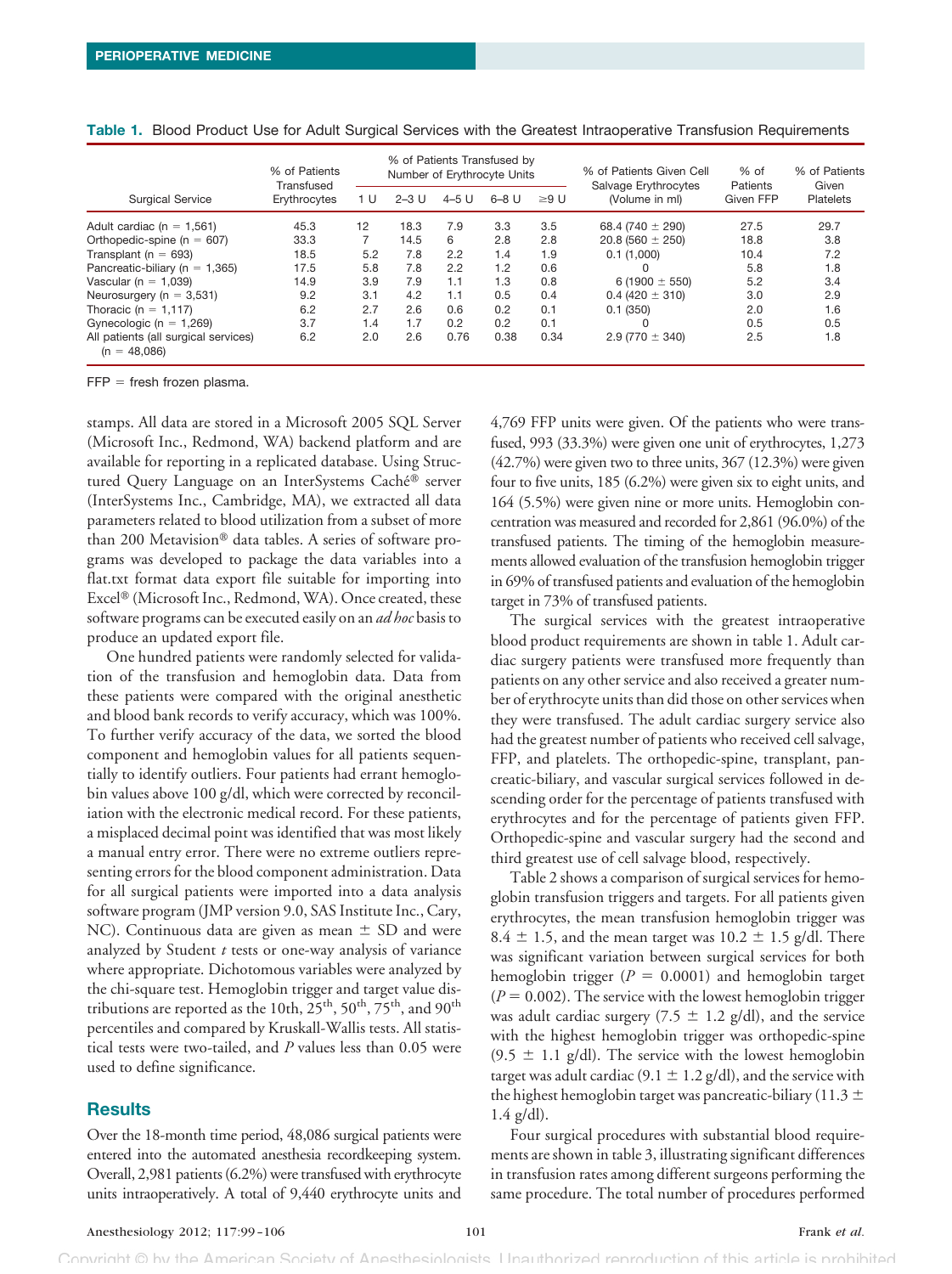| <b>Surgical Service</b>                                                                                                                                            | Transfusion                                                                       | Transfusion                                                                           | Distribution of Transfusion Hb Trigger and Target (g/dl) |                                                      |                                                         |                                                          |                                                             |  |  |  |  |
|--------------------------------------------------------------------------------------------------------------------------------------------------------------------|-----------------------------------------------------------------------------------|---------------------------------------------------------------------------------------|----------------------------------------------------------|------------------------------------------------------|---------------------------------------------------------|----------------------------------------------------------|-------------------------------------------------------------|--|--|--|--|
| (No. of Transfused<br>Patients)                                                                                                                                    | <b>Hb Trigger</b><br>$(g/dl)^*$                                                   | <b>Hb Target</b><br>$(q/dl)^*$                                                        | 10 <sup>th</sup> Percentile<br>Triggert/Targett          | 25 <sup>th</sup> Percentile<br>Trigger†/Target†      | 50 <sup>th</sup> Percentile<br>Trigger†/Target†         | 75 <sup>th</sup> Percentile<br>Trigger†/Target†          | 90 <sup>th</sup> Percentile<br>Trigger†/Target              |  |  |  |  |
| Adult cardiac ( $n = 707$ )<br>Orthopedic-spine<br>$(n = 202)$                                                                                                     | $7.5 \pm 1.2$<br>$9.5 \pm 1.1$                                                    | $9.1 \pm 1.2$<br>$11.1 \pm 1.1$                                                       | 6.3/7.8<br>8.1/9.6                                       | 6.8/8.2<br>8.7/10.4                                  | 7.4/8.9<br>9.6/11.1                                     | 8.0/9.8<br>10.3/11.8                                     | 8.8/10.7<br>11.3/12.4                                       |  |  |  |  |
| Transplant ( $n = 128$ )<br>Pancreatic-biliary<br>$(n = 239)$                                                                                                      | $8.2 \pm 1.1$<br>$9.1 \pm 1.4$                                                    | $10.1 \pm 1.2$<br>$11.3 \pm 1.4$                                                      | 6.9/8.5<br>7.4/9.7                                       | 7.3/9.3<br>8.0/10.3                                  | 8.3/10.3<br>9.0/11.3                                    | 9.1/11.0<br>10.0/12.0                                    | 9.9/11.8<br>11.4/13.1                                       |  |  |  |  |
| Vascular ( $n = 155$ )<br>Neurosurgery ( $n = 325$ )<br>Thoracic ( $n = 69$ )<br>Gynecologic ( $n = 47$ )<br>All patients (all surgical services)<br>$(n = 2,846)$ | $8.4 \pm 1.1$<br>$9.3 \pm 1.3$<br>$8.8 \pm 1.4$<br>$7.9 \pm 1.0$<br>$8.4 \pm 1.5$ | $10.9 \pm 1.7$<br>$10.9 \pm 1.2$<br>$10.3 \pm 1.4$<br>$9.7 \pm 1.5$<br>$10.2 \pm 1.5$ | 7.1/8.9<br>7.6/9.2<br>7.2/8.5<br>6.5/7.7<br>6.7/8.3      | 7.7/9.7<br>8.3/10.1<br>7.7/9.2<br>6.5/8.6<br>7.4/9.2 | 8.1/10.8<br>9.2/11.0<br>8.2/10.0<br>7.8/9.3<br>8.3/10.3 | 9.0/11.7<br>9.9/11.7<br>9.8/11.0<br>8.6/10.4<br>9.3/11.3 | 9.8/13.3<br>11.0/12.4<br>10.9/12.3<br>9.3/12.3<br>10.3/12.1 |  |  |  |  |

|  |  |  | Table 2. Erythrocyte Transfusion Hemoglobin Triggers and Targets for Transfused Patients |  |
|--|--|--|------------------------------------------------------------------------------------------|--|
|  |  |  |                                                                                          |  |

 $* P < 0.0001$  for variation among surgical services (one-way analysis of variance).  $\uparrow P < 0.01$  for variation among surgical services (Kruskal-Wallis).

 $Hb =$  hemoglobin.

by an individual surgeon did not consistently correlate with blood requirements. For the primary coronary artery bypass graft procedure, the transfusion hemoglobin triggers and targets were very similar among surgeons. For the Whipple procedure, the difference among surgeons was significant, with a 1.8 g/dl difference between the lowest and highest hemoglobin triggers ( $P < 0.05$ ) and a 1.9 g/dl difference between the lowest and highest hemoglobin targets (*P* 0.05). For patients undergoing posterior lumbar fusion, the difference between the lowest and highest hemoglobin triggers was 1.6 g/dl ( $P < 0.05$ ), but the hemoglobin targets were similar among surgeons (0.4 g/dl difference among surgeons). FFP and platelet use among surgeons varied threefold to fourfold for the primary coronary artery bypass graft,

Whipple, and lumbar fusion procedures ( $P < 0.05$  for all comparisons). The use of cell salvage was significantly different between surgeons for lumbar fusion surgery  $(P < 0.05)$ .

For pediatric surgery, the two surgical services with the greatest blood product requirements were cardiac and orthopedics. Of pediatric patients who underwent cardiac surgery, 59.1% received erythrocytes, 18.6% received cell salvage erythrocytes, 30.8% received FFP, and 22.4% received platelets. Of pediatric patients who underwent orthopedic surgery, 9.3% received erythrocytes, 1.8% received cell salvage erythrocytes, 11.3% received FFP, and only 0.77% received platelets. Pediatric patients on the cardiac surgery service by far exceeded those on other pediatric surgical services for blood component requirements.

|  |  |  | Table 3. Intraoperative Blood Product Requirements and Transfusion Hemoglobin Triggers and Targets |  |  |  |  |
|--|--|--|----------------------------------------------------------------------------------------------------|--|--|--|--|
|--|--|--|----------------------------------------------------------------------------------------------------|--|--|--|--|

| % of Patients                          |                            |          | % of Patients<br><b>Transfused Erythrocytes</b> |          |                        |          | % of Patients<br>Given Cell Salvage<br>Erythrocytes | % of<br>Patients | % of Patients<br>Given | <b>Hb Trigger</b><br>in Patients | Hb Target<br>in Patients |
|----------------------------------------|----------------------------|----------|-------------------------------------------------|----------|------------------------|----------|-----------------------------------------------------|------------------|------------------------|----------------------------------|--------------------------|
| Surgical Procedure                     | Transfused<br>Erythrocytes | 1 U      |                                                 |          | 2-3 U 4-5 U 6-8 U ≥9 U |          | (Volume in ml)                                      | Given FFP        | Platelets              | Transfused (g/dl)                | Transfused (g/dl)        |
| Primary CABG ( $n = 455$ )*            | 42.4†                      | 12.5     | 20.9                                            | 7.4      | 0.9                    | 0.7      | $86.7(720 \pm 240)$                                 | $19.2+$          | $25.7+$                | $7.2 \pm 0.8$                    | $8.9 \pm 1.1$            |
| Surgeon A ( $n = 31$ )                 | 54.8                       | 25.8     | 12.9                                            | 16.1     | $\Omega$               | 0        | 83.3 (650 $\pm$ 220)                                | 22.2             | 36.1                   | $7.2 \pm 0.8$                    | $9.2 \pm 1.3$            |
| Surgeon B ( $n = 112$ )                | 55.4                       | 12.5     | 24.1                                            | 13.4     | 2.7                    | 2.7      | $84.3(655 \pm 210)$                                 | 29.9             | 41.3                   | $7.6 \pm 0.6$                    | $8.7 \pm 0.9$            |
| Surgeon C ( $n = 193$ )                | 40.4                       | 13.0     | 22.8                                            | 4.2      | 0.5                    | $\Omega$ | $86.9(750 \pm 260)$                                 | 19.2             | 13.1                   | $6.9 \pm 0.8$                    | $8.9 \pm 1.1$            |
| Surgeon D ( $n = 113$ )                | 28.3                       | 8.0      | 16.8                                            | 3.5      | $\Omega$               | $\Omega$ | $90.4(750 \pm 230)$                                 | 7.1              | 27.8                   | $7.3 \pm 0.6$                    | $8.6 \pm 0.9$            |
| Whipple (n = $371$ )*                  | $27.2+$                    | 11.3     | 11.3                                            | 2.4      | 1.4                    | 0.8      | $\Omega$                                            | $7.5+$           | $0.8+$                 | $9.2 \pm 1.5$ †                  | $11.4 \pm 1.4$           |
| Surgeon A ( $n = 153$ )                | 35.9                       | 17.7     | 13.1                                            | 3.3      | 1.3                    | 0.7      | 0                                                   | 9.8              | 0.7                    | $9.6 \pm 1.5$                    | $11.6 \pm 1.4$           |
| Surgeon B ( $n = 31$ )                 | 12.9                       | $\Omega$ | 9.7                                             | 3.2      | $\Omega$               | $\Omega$ | 0                                                   | 3.2              | 3.2                    | $7.8 \pm 1.8$                    | $9.7 \pm 1.8$            |
| Surgeon C ( $n = 65$ )                 | 10.8                       | 4.6      | 6.2                                             | $\Omega$ | $\Omega$               | $\Omega$ | <sup>0</sup>                                        | 3.1              | 0                      | $8.9 \pm 0.7$                    | $11.2 \pm 0.9$           |
| Surgeon D ( $n = 54$ )                 | 27.8                       | 11.1     | 11.1                                            | 1.9      | 3.7                    | $\Omega$ | $\Omega$                                            | 5.6              | 0                      | $8.4 \pm 1.2$                    | $10.2 \pm 0.9$           |
| Post. lumbar fusion<br>$(n = 346)^{*}$ | 41.6†                      | 11.3     | 18.5                                            | 7.2      | 2.6                    | 2.0      | 20.5 (490 $\pm$ 290) <sup>+</sup>                   | 19.9†            | $3.5+$                 | $9.4 \pm 1.1$                    | $11.2 \pm 1.0$           |
| Surgeon A ( $n = 51$ )                 | 58.8                       | 17.7     | 35.3                                            | 3.9      | $\mathbf 0$            | 2.0      | 31.4 (450 $\pm$ 260)                                | 27.4             | 2.0                    | $9.6 \pm 1.0$                    | $11.1 \pm 1.2$           |
| Surgeon B ( $n = 49$ )                 | 57.1                       | 10.2     | 28.6                                            | 16.3     | 2.0                    | $\Omega$ | 49 (520 $\pm$ 330)                                  | 20.4             | 0                      | $9.2 \pm 0.9$                    | $10.9 \pm 0.8$           |
| Surgeon C ( $n = 18$ )                 | 55.6                       | 27.8     | 16.7                                            | 11.1     | $\Omega$               | 0        | $\Omega$                                            | 11.1             | 0                      | $10.3 \pm 0.3$                   | $11.3 \pm 0.5$           |
| Surgeon D ( $n = 38$ )                 | 52.6                       | 7.9      | 21.0                                            | 7.9      | 10.5                   | 5.3      | $36.8(530 \pm 250)$                                 | 39.5             | 2.6                    | $10.1 \pm 0.8$                   | $11.3 \pm 1.1$           |
| Surgeon E ( $n = 41$ )                 | 36.6                       | 7.3      | 14.6                                            | 9.8      | 2.4                    | 2.4      | 12.2 (500 $\pm$ 350)                                | 17.3             | 2.4                    | $8.7 \pm 1.1$                    | $11.0 \pm 1.2$           |
| Surgeon F ( $n = 46$ )                 | 30.6                       | 8.7      | 13.0                                            | 4.4      | 4.4                    | $\Omega$ | 2.2(500)                                            | 19.4             | 4.4                    | $9.7 \pm 1.0$                    | $11.3 \pm 0.8$           |

\* Total number of cases for each procedure is greater than the sum of cases for listed surgeons because other surgeons with fewer cases are not listed but were included in the totals.  $\uparrow P \leq 0.05$  for variation among surgeons (one-way analysis of variance).  $CABG =$  Coronary artery bypass grafting; FFP = fresh frozen plasma; Hb = hemoglobin.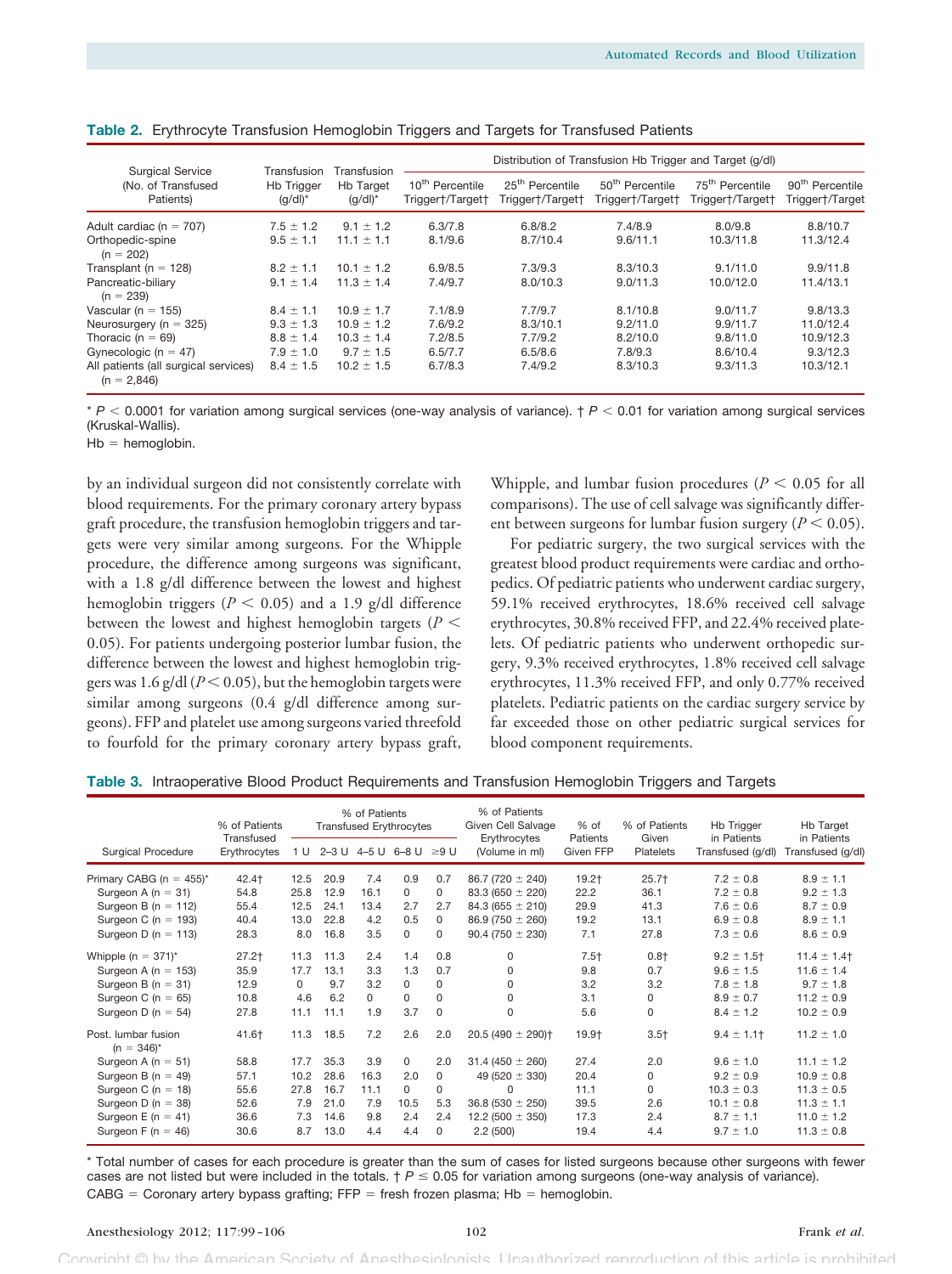

**Fig. 1.** Selected procedures with substantial blood requirements are compared showing transfusion hemoglobin triggers and targets. The mean hemoglobin trigger for each procedure is designated by the left edge of the *red bars* and the mean hemoglobin target by the right edge of the *red bars*. The span between the lowest and highest mean hemoglobin triggers was 2.8 g/dl and the span between the lowest and highest mean hemoglobin targets was  $2.4$  g/dl.  $AVR =$  aortic valve replacement; CABG = coronary artery bypass grafting;  $MVR =$  mitral valve replacement.

Selected surgical procedures with substantial blood requirements were compared to illustrate differences in transfusion hemoglobin triggers and targets (fig. 1). The procedure with the lowest hemoglobin trigger was coronary artery bypass graft (7.2  $\pm$  0.8 g/dl), and that with the highest hemoglobin trigger was distal pancreatectomy (10.0  $\pm$  1.4 g/dl). The procedure with the lowest hemoglobin target was coronary artery bypass graft (8.9  $\pm$  1.1 g/dl), and that with the highest hemoglobin target was the Whipple (11.4  $\pm$  1.4 g/dl). There was significant variation in hemoglobin trigger  $(P = 0.001)$  and hemoglobin target  $(P = 0.003)$  between surgical procedures.

We also compared erythrocyte transfusion practices among individual surgeons and anesthesiologists (fig. 2). Mean transfusion hemoglobin triggers and targets varied significantly among surgeons (trigger range:  $7.2-9.8$ ,  $P = 0.001$ ; target range:  $8.8 - 11.8$  g/dl,  $P = 0.001$ ) and among anesthesiologists  $(\text{trigger range: } 7.2 - 9.6, P = 0.001; \text{target range: } 9.0 - 11.7 \text{ g/dl},$  $P = 0.0004$ ). Four of the five surgeons with the lowest triggers and targets were adult cardiac surgeons. Eight of the nine anesthesiologists with the lowest hemoglobin targets were adult cardiac anesthesiologists. The surgeons with the highest mean hemoglobin targets were a pancreatic-biliary surgeon followed by a neurosurgeon. The anesthesiologists with the highest mean hemoglobin targets primarily provided anesthesia for neurosurgical and pancreatic-biliary patients.

## **Discussion**

We describe methods for using AIMS-acquired data to analyze blood utilization according to specific surgical services and surgical procedures, and by individual surgeons and anesthesiologists. As part of a blood management program, these methods of assessing blood and blood component transfusion provide accurate and targeted information that has the potential for improving the utilization of blood products. Our analysis of hemoglobin transfusion triggers and targets demonstrates a wide variation in erythrocyte transfusion practice between surgical services and among individual medical providers. This information could potentially be used to provide feedback to individual providers to encourage more uniform standards for the administration of blood products, which has recently become an issue of high priority.<sup>13,14</sup>

It has been estimated that AIMS has been adopted in anywhere from 15%–50% of large institutions.<sup>15,16</sup> The proposed advantages of an AIMS include improved clinical  $d$ ocumentation, $10,11$  improved data collection for clinical research,<sup>17</sup> improved operating room utilization and resource management,<sup>18</sup> cost containment,<sup>19</sup> enhancement of quality improvement programs,<sup>9,20</sup> and compliance with requirements of the regulatory authorities.<sup>21</sup> Besides providing an accurate record of intraoperative physiologic parameters, AIMS-acquired data systematically provides a number of other useful parameters that can be used to assess practice patterns. Given the recent emphasis on optimizing blood management, we sought to determine whether a novel use of AIMS-acquired data was possible, that is, the assessment of blood and blood product utilization.

Patient blood management has recently become a focus of several national organizations and committees. In general, the overuse of blood transfusion has been recognized,  $22-24$ and the adherence to evidence-based guidelines has been lacking. The American Society of Anesthesiologists Committee of Blood Management<sup>25</sup> and the Joint Commission<sup>13</sup> have emphasized the importance of standardizing transfusion practice. It is important to recognize that expert consensus cautions against using a hemoglobin concentration as an absolute trigger for transfusion, recommending that the decision to transfuse be based on physiologic parameters such as evidence of shock, intravascular volume, duration and extent of anemia, and evidence of end-organ ischemia.<sup>6</sup> Although optimal intraoperative transfusion triggers have not been clearly defined, well-designed, prospective, randomized clinical trials in critically ill intensive care unit patients, cardiac surgery patients, and postoperative orthopedic patients support a hemoglobin transfusion trigger of 7 or 8 g/dl.<sup>26-28</sup> These studies have shown that a restrictive transfusion strategy results in 30- or 60-day mortality rates that are equivalent to those associated with a liberal transfusion strategy (hemoglobin trigger of 10 g/dl). Recently published evidence-based guidelines recommend transfusion for hemoglobin concentrations of 6 or 7 g/dl for most patients.<sup>5,6</sup> For patients with carotid stenosis, acute coronary syndromes, or other high-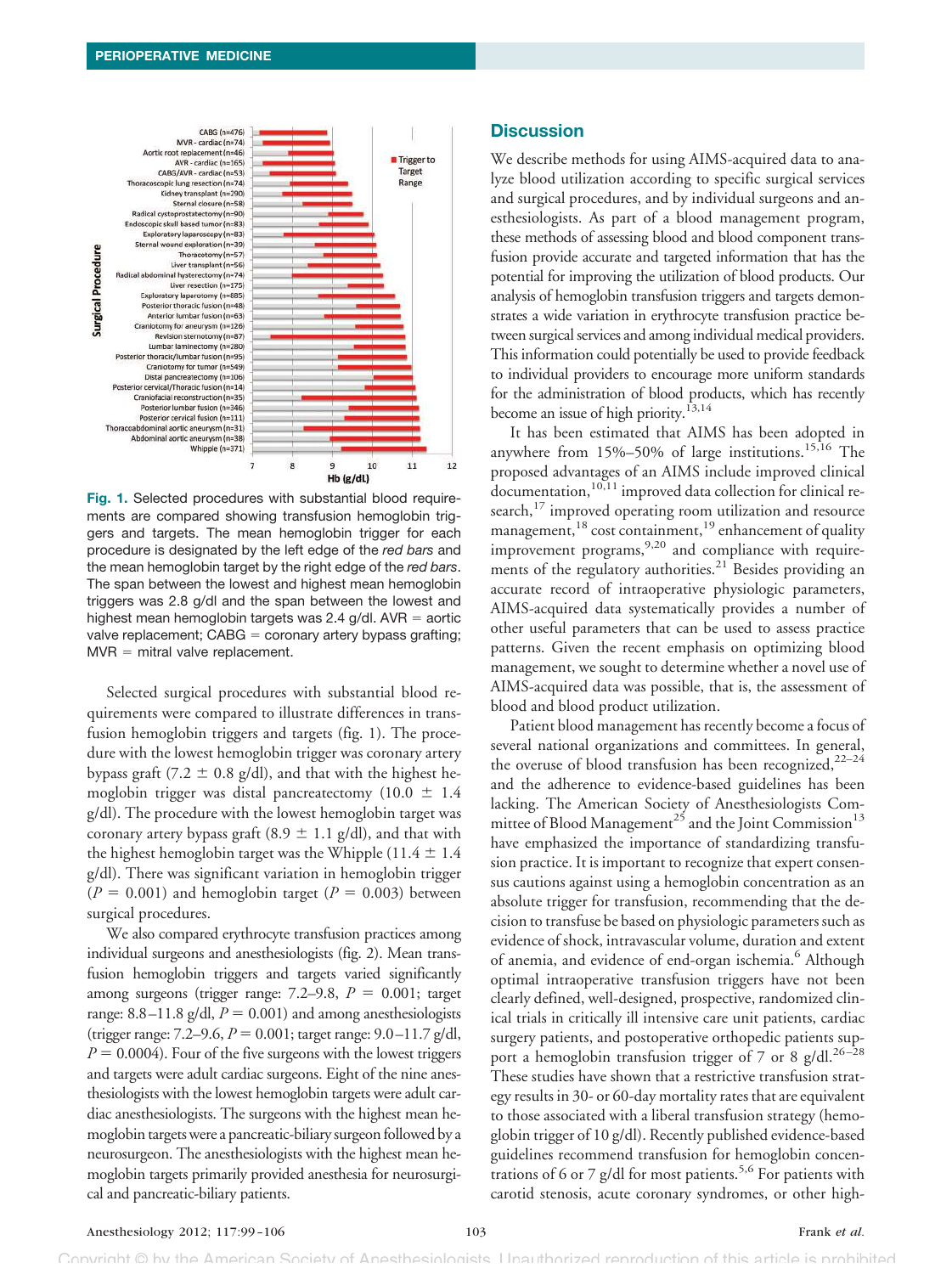

**Fig. 2.** Comparison of mean transfusion hemoglobin triggers and targets for all surgeons and anesthesiologists who had more than 10 patients in the database. The mean hemoglobin triggers are designated by the left edge of the *red bars* and the mean hemoglobin targets by the right edge of the *red bars*. The span between the lowest and highest hemoglobin triggers was 2.6 g/dl for surgeons and 2.4 g/dl for anesthesiologists. The span between lowest and highest hemoglobin targets was 3.0 g/dl for surgeons and 2.7 g/dl for anesthesiologists.

risk conditions, a higher transfusion trigger of 7–10 g/dl has been recommended. $7$  The data we report from our institution reveal that many clinicians use a more liberal transfusion strategy. One explanation for the liberal use of blood may be that because viral transmission risks for hepatitis B and C and human immunodeficiency virus are now lower than ever, $^{29}$ some clinicians assume that blood transfusion is associated with few or no consequences. Given the recognized risks, however, of other adverse effects related to transfusion, such as immunomodulation, $30$  increased nosocomial infection, $31,32$ transfusion-related acute lung injury,<sup>33</sup> and perhaps even cancer recurrence, <sup>34</sup> clinicians should be cautious in giving blood to patients when risks might outweigh benefits. Reducing such risks should be the goal of any well-managed blood utilization program.

The decision to give blood in the operating room is often a controversial one. The surgeon and the anesthesiologist may advocate different hemoglobin trigger thresholds or different target ranges, often based on opinion and anecdotal experiences. Even with agreement on the hemoglobin triggers and targets, the intravascular volume in a given patient, which is sometimes difficult to assess, is often what determines the need for transfusion.<sup>5</sup> In some institutions, the decision to

transfuse is made without any hemoglobin measurement because of the long turnaround time for laboratory testing. Adding to the controversy is the question of who makes the decision to transfuse, one that is often made jointly between the surgeon and the anesthesia provider. With the goal of following evidence-based guidelines for transfusion, the time to discuss the need for transfusion is certainly not during acute blood loss when the surgeons are preoccupied with achieving hemostasis. In general, many providers still practice the "10/30 rule" (hemoglobin of 10 g/dl, hematocrit of 30%) despite guidelines and clinical trials suggesting that lower transfusion triggers are associated with equivalent outcomes.<sup>5–7,26–28,35</sup>

In addition to analyzing erythrocyte utilization data, we also were able to assess the use of cell salvage, FFP, and platelets according to services, procedures, and providers. The fact that cell salvage is considered by many to be contraindicated for cancer surgery explains why this method is not used by the pancreatic-biliary surgical service, where most patients had pancreatic cancer. Our analysis, however, did identify other services and surgeons for whom cell salvage may have been underutilized. For FFP and platelets, the disparity in utilization among surgeons was significant, even when assessed for the same surgical procedure. This informa-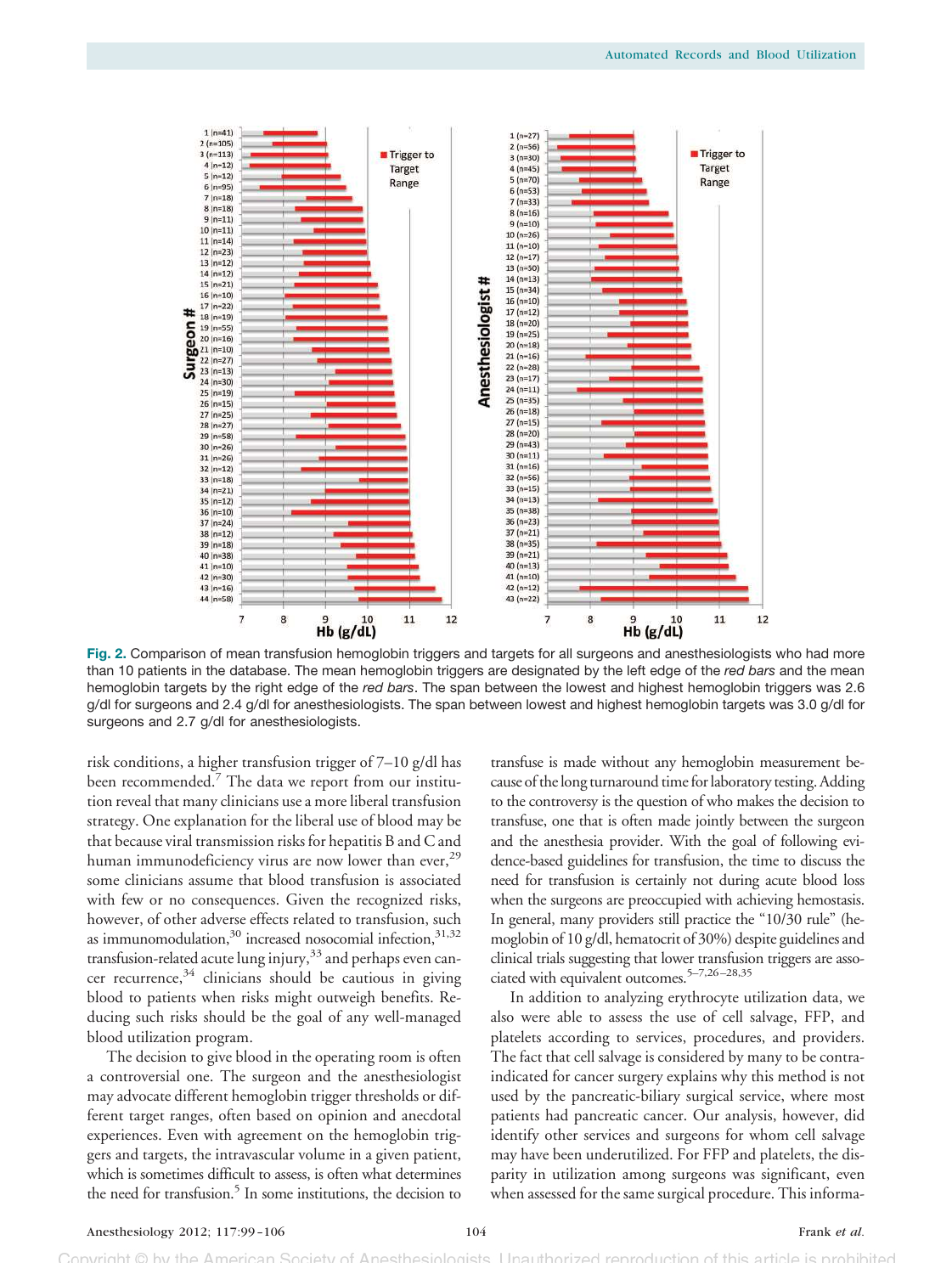tion is useful both for preoperative ordering of blood products and for sharing with individual surgeons and anesthesiologists to allow them to compare themselves with their peers as part of a quality improvement program. Perhaps further analysis of the AIMS database could reveal whether the relevant laboratory tests were performed to support the need for FFP and platelets.

Another major benefit of collecting and analyzing transfusion data by the methods we describe is the ability to predict intraoperative requirements to optimize preoperative ordering of blood products. Such information would be especially beneficial for preventing anesthesia providers who are unfamiliar with a given surgical procedure from ordering blood "just to be safe" when some of these procedures rarely or never require transfusion. For example, our data revealed that no patient of more than 500 ventriculoperitoneal shunt procedures was transfused, yet more than half of these patients had a type and screen or type and crossmatch ordered before surgery. Using this information, we aim to reduce costs and prevent delays in surgical start times by eliminating the need for preoperative blood ordering for this procedure and others that rarely or never require blood transfusion. These decisions are best made with institution-specific, surgeon-specific data on blood requirements, such as those that can be derived from AIMS-acquired data.

There are limitations in the current study. First, the accuracy of data collected by the methods we describe must be confirmed before attempting the data analysis. Our data for both the transfused blood products and the hemoglobin laboratory results were manually entered into the record during the case, a method that is a potential source of errors. To detect such errors and to verify the data, we checked any outlier data points against the original medical records, and erroneous data points were corrected. Second, the identification of hemoglobin triggers and targets depends on having hemoglobin data before the first erythrocyte transfusion begins and after the last transfusion ends. This necessity led to some degree of missing information because some patients received transfusions without having laboratory testing. For most patients who required transfusion, however, appropriate hemoglobin measurements were available to determine these values. It is unclear whether any missing trigger and target data could have led to a biased sampling of these measurements. Third, some providers had small numbers of transfused patients, making hemoglobin trigger and target summary data and comparison to peers less meaningful. For this reason we set a threshold for the minimum number of transfused patients to be included in the comparative analysis between providers. Last, surgical patients with ongoing bleeding that is likely to continue into the postoperative period represent a special circumstance. Although we did not specifically identify such patients, a higher hemoglobin trigger and target may be necessary to reduce the incidence of severe postoperative anemia.

The significant variability in transfusion practice that we have demonstrated represents a potential opportunity for quality improvement. The decision to transfuse is based on a variety of clinical variables that preclude the use of simple algorithms. Active bleeding, comorbid conditions, and intravascular volume are all important considerations. Given the previously cited evidence for the efficacy and safety of a restrictive transfusion strategy, significant cost reduction could be achieved by adopting this practice. Even a 10% reduction in erythrocyte use in our institution would result in more than \$1,000,000 in blood acquisition cost savings. Although the acquisition cost of an erythrocyte unit is approximately \$250, the true cost, including processing, storage, viral testing, and other overhead costs, amounts to three to four times the acquisition cost.<sup>36</sup> A successful blood management program based on reliable utilization data, therefore, has the potential to reduce costs substantially by reducing unnecessary transfusion.

In summary, we have described methods for using AIMSacquired data that allow a detailed assessment of blood and blood component utilization. Our findings reveal significant variability in utilization among surgical services, surgical procedures, and individual medical providers. By evaluating transfusion practices in this fashion, appropriate feedback can be given to providers to potentially improve the utilization of blood components, with a primary goal of reducing unwarranted transfusion. If the methods we describe can be successfully incorporated into a blood management program, the potential exists to enhance patient safety, reduce costs, and conserve blood, a valuable and scarce resource.

## **References**

- 1. Hebert PC, Wells G, Martin C, Tweeddale M, Marshall J, Blajchman M, Pagliarello G, Sandham D, Schweitzer II, Boisvert D, Calder L: Variation in red cell transfusion practice in the intensive care unit: A multicentre cohort study. Crit Care 1999; 3:57–63
- 2. Bennett-Guerrero E, Zhao Y, O'Brien SM, Ferguson TB Jr, Peterson ED, Gammie JS, Song HK: Variation in use of blood transfusion in coronary artery bypass graft surgery. JAMA 2010; 304:1568–75
- 3. Salem-Schatz SR, Avorn J, Soumerai SB: Influence of clinical knowledge, organizational context, and practice style on transfusion decision making. Implications for practice change strategies. JAMA 1990; 264:476–83
- 4. Goodnough LT, Johnston MF, Toy PT: The variability of transfusion practice in coronary artery bypass surgery. Transfusion Medicine Academic Award Group. JAMA 1991; 265: 86–90
- 5. American Society of Anesthesiologists Task Force on Perioperative Blood Transfusion and Adjuvant Therapies: Practice Guidelines for Perioperative Blood Transfusion and Adjuvant Therapies: An updated report by the American Society of Anesthesiologists Task Force on Perioperative Blood Transfusion and Adjuvant Therapies. ANESTHESIOLOGY 2006; 105: 198–208
- 6. Napolitano LM, Kurek S, Luchette FA, Corwin HL, Barie PS, Tisherman SA, Hebert PC, Anderson GL, Bard MR, Bromberg W, Chiu WC, Cipolle MD, Clancy KD, Diebel L, Hoff WS, Hughes KM, Munshi I, Nayduch D, Sandhu R, Yelon JA, American College of Critical Care Medicine of the Society of

### Anesthesiology 2012; 117:99-106 105 105 **Frank** *et al.* **Frank** *et al.*